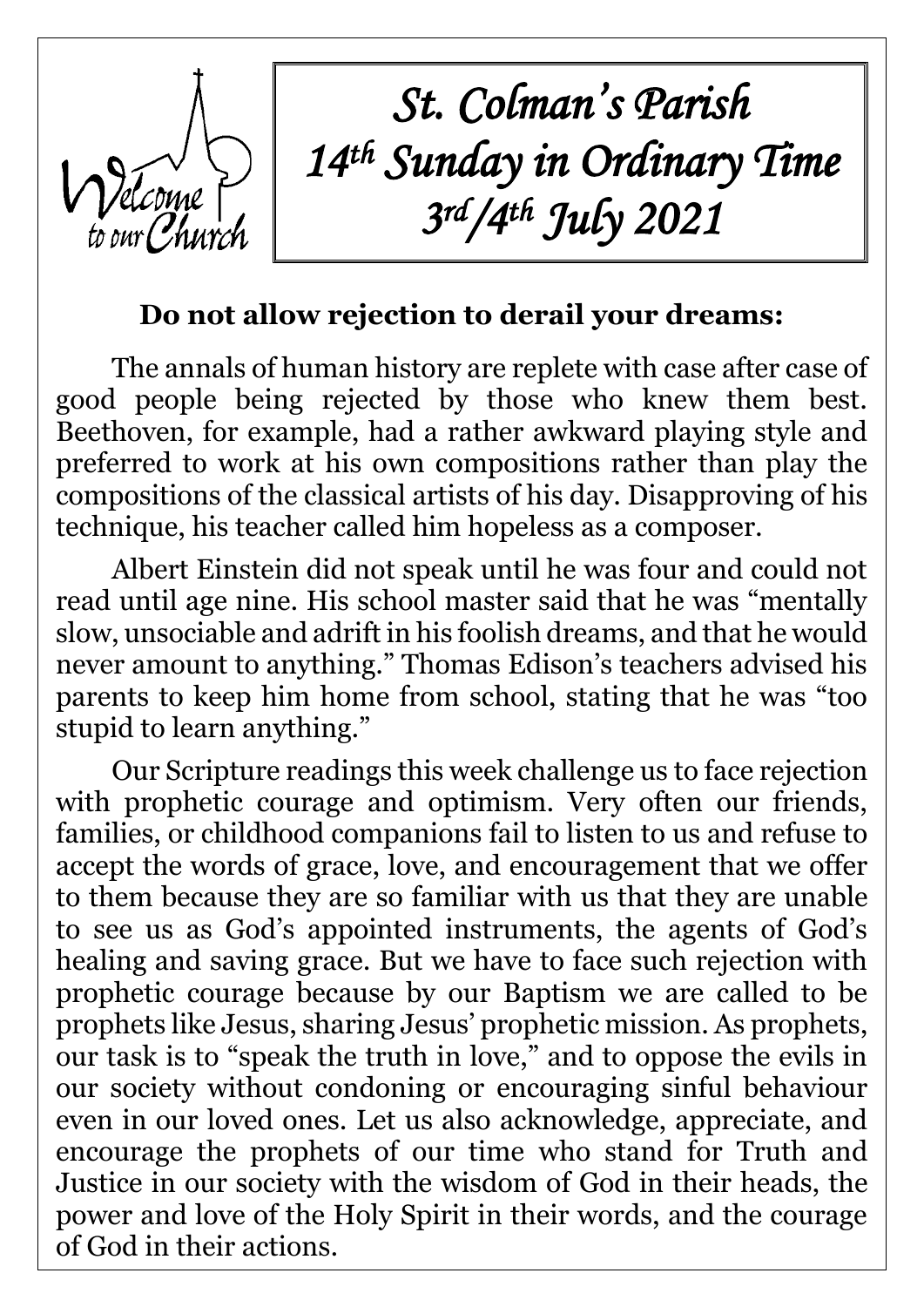**Fr. Danny Broderick (087) 9061255 Parish Residence:** 18 Ballyoughtragh Heights, Milltown **Rev. Conor Bradley (087) 3664057 Parish Office: Tues.** & **Thurs** 9:30-12:30 **066-9767312** Email: [milltown@dioceseofkerry.ie](mailto:milltown@dioceseofkerry.ie) Website: www.milltownlistryparish.com

**Safeguarding Children: Contact No (087) 6362780**

**Baptism:** We welcome into our Christian community: **Ailbe Brendan O' Shea**, Listry, Faha

| <b>Masses &amp; Intentions</b> |                |          |              |                                       |
|--------------------------------|----------------|----------|--------------|---------------------------------------|
| Mon July 5 <sup>th</sup>       |                |          |              | No Mass                               |
| Tues July 6 <sup>th</sup>      |                | Listry   | $7:00$ p.m.  |                                       |
| Wed. July 7 <sup>th</sup>      |                | Milltown | $9:00$ a.m.  |                                       |
| Thurs July 8 <sup>th</sup>     |                |          |              | No Mass                               |
| Fri.                           | July $9th$     | Milltown | $7:00$ p.m.  | Hannah & Michael O' Shea<br>Kilcolman |
| Sat.                           | July $10^{th}$ | Listry   | $6:00$ p.m.  |                                       |
| Sun.                           | July $11^{th}$ | Milltown | $11:15$ a.m. |                                       |

### **Reminder**

Mass is broadcast on 106fm and all Weekend Masses will be streamed online via [www.milltownlistryparish.com](http://www.milltownlistryparish.com/)

- Log into [www.milltownlistryparish.com](http://www.milltownlistryparish.com/)
- Click on Milltown & Listry Parish
- Scroll down the page to where it says Live Streams
- Click Church of the Sacred Heart for Mass in Milltown
- Click on ► to play
- Click Church of the Immaculate Conception for Mass in Listry
- Click on  $\blacktriangleright$  to play

#### *Last weekend's collection - €600 Thank you for your generous and continuing support*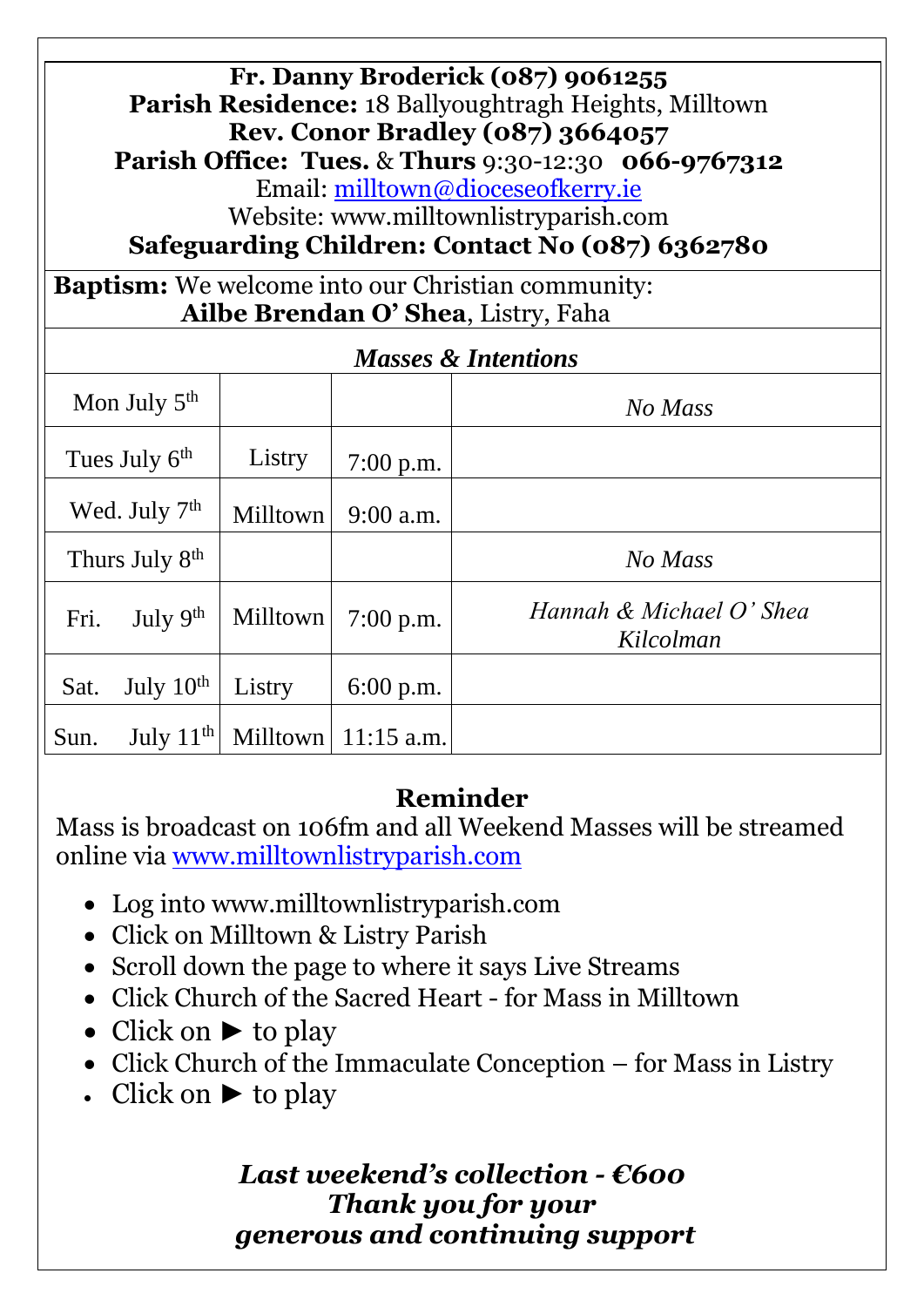## **Second Collection:** will be taken up at all Masses this weekend for - Sick and Retired Priests

**Radio Maria:** is an Irish Catholic Radio station that has grown in strength and popularity in recent years. It broadcasts Mass, Rosary, Divine Mercy Hour etc daily. It has many interesting programs. Many people tune in to pray with them. The easiest way to tune in is via the television, Saorview channel 210, (if you go forward one channel from RTE1 you get RTE2, if you go back one from RTE1 you get Radio Maria). There is also a mobile App. All details on www.radiomaria.ie

**Graveyard Masses:** Unfortunately, due to the present circumstances, no graveyard Masses will take place this year. We encourage you to visit and tend to your family graves and the graves of people who may not have family members living locally. When visiting the graveyards, please ensure to close the gate when leaving and please take your rubbish away with you.

In November, we hope to have our Mass of Remembrance for each person whose funeral Mass was celebrated in our parish since last November. During this Mass candles will be lit in their memory.

**Get a Vaccine, Give a Vaccine:** If you have been vaccinated against COVID-19, you can give a vaccine to someone in need by supporting UNICEF in the biggest vaccine procurement and distribution in history. Nobody is safe until everyone is safe and no child is safe until everyone they rely on, is safe. Visit [www.unicef.ie](http://www.unicef.ie/) or call 01 8783000.

**ALONE:** manage a national support line and additional supports for older people who have concerns or are facing difficulties relating to COVID-19. The support line is open seven days a week, 8am - 8pm, by calling 0818 222 024.

## **Our churches are sanitised daily**

- Please sanitise your hands on entering and leaving the church
- Keep a safe distance from others who may be in the church
- Wear a mask whilst in the church

**Milltown -Usher & Sanitiser: 11th July – Linus Burke & Doherty Casey**

**The Parish Office will be closed on Tuesday 6th July**